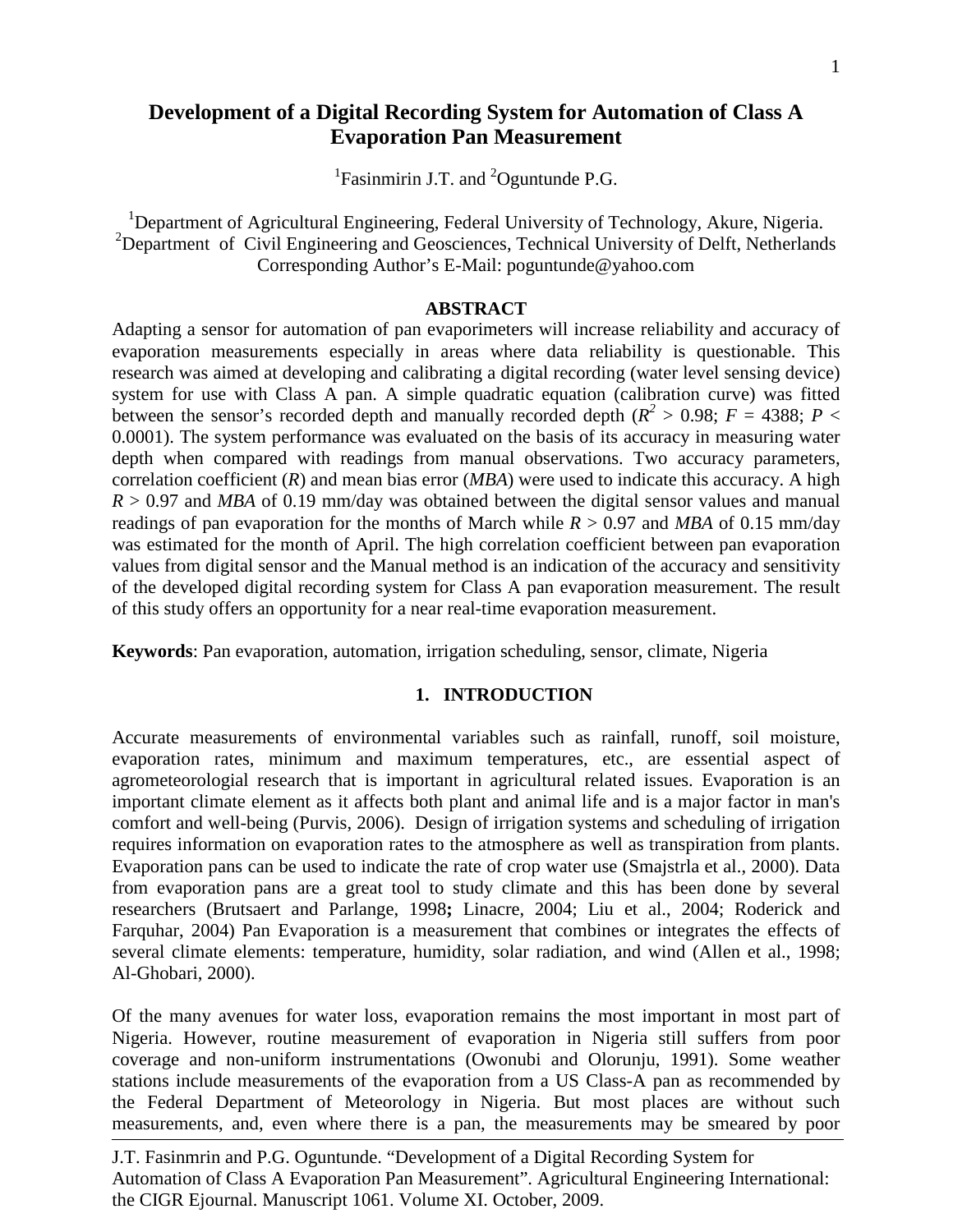maintenance, leading to errors due to leaks, the growth of algae in the water, an incorrect water level, weed-growth nearby, un-reliable attendants, and so on.

Recently, precision agriculture technologies have made significant advances in the area of irrigation scheduling, especially in developed countries, where equipment for continuous monitoring of climatic conditions is now available to help producers determine how much water to apply and when to apply it. Phene (1992) and Phene (1995) showed that frequent measurement of evaporation rates from an automated Class A evaporation pan can accurately estimate ET and be used as an irrigation scheduling tool. Key to Phene's work is the finding that ET data is more accurate when the water level in the pan is measured hourly making it possible for real-time irrigation scheduling of crops with an automated pan evaporation system.

However, Investments in such espensive automated system is more risky in the cash-strained economic realities of African farmers. Therefore, the use of electronic level sensors for automation of pan evaporimeter has been given little or no attention in this region. This project stems from the need for a more accurate method of measuring evaporation as well as better estimate of crop water use. Availability of automated system will minimize the incidence of human error in the measurement of evaporation from the pan evaporimeter and provide avenue for real-time irrigation scheduling. Therefore, the objective of this study was to develop and calibrate a cheap electronic device for water level measurement for use with Class A pan.

## **2. MATERIAL AND METHODS**

## **2.1 Description of class A pan**

A Class A evaporation pan is cylindrical with diameter of approximately 121 cm and 25 cm deep. Usually was made of twenty-two (#22) gauged galvanized metal sheet and mounted on an open frame with its bottom 15 cm above the ground. A typical Class A pan evaporimeter is shown in Figure 1. The pan rests on a carefully leveled, wooden base and is often enclosed by a chain link fence to prevent animals drinking from it. Evaporation is measured daily as the depth of water (in mm) evaporates from the pan. The measurement day begins with the pan filled to about 5 cm from the pan top. At the end of 24 hours, enough water is added, in measured increments, to again fill the pan to initial level from its top. If precipitation occurs in the 24-hour period, it is taken into account in calculating the evaporation. Sometimes precipitation is greater than evaporation, and measured increments of water must be dipped from the pan.



Figure 1. A typical class A evaporation pan (www.novalynx.com)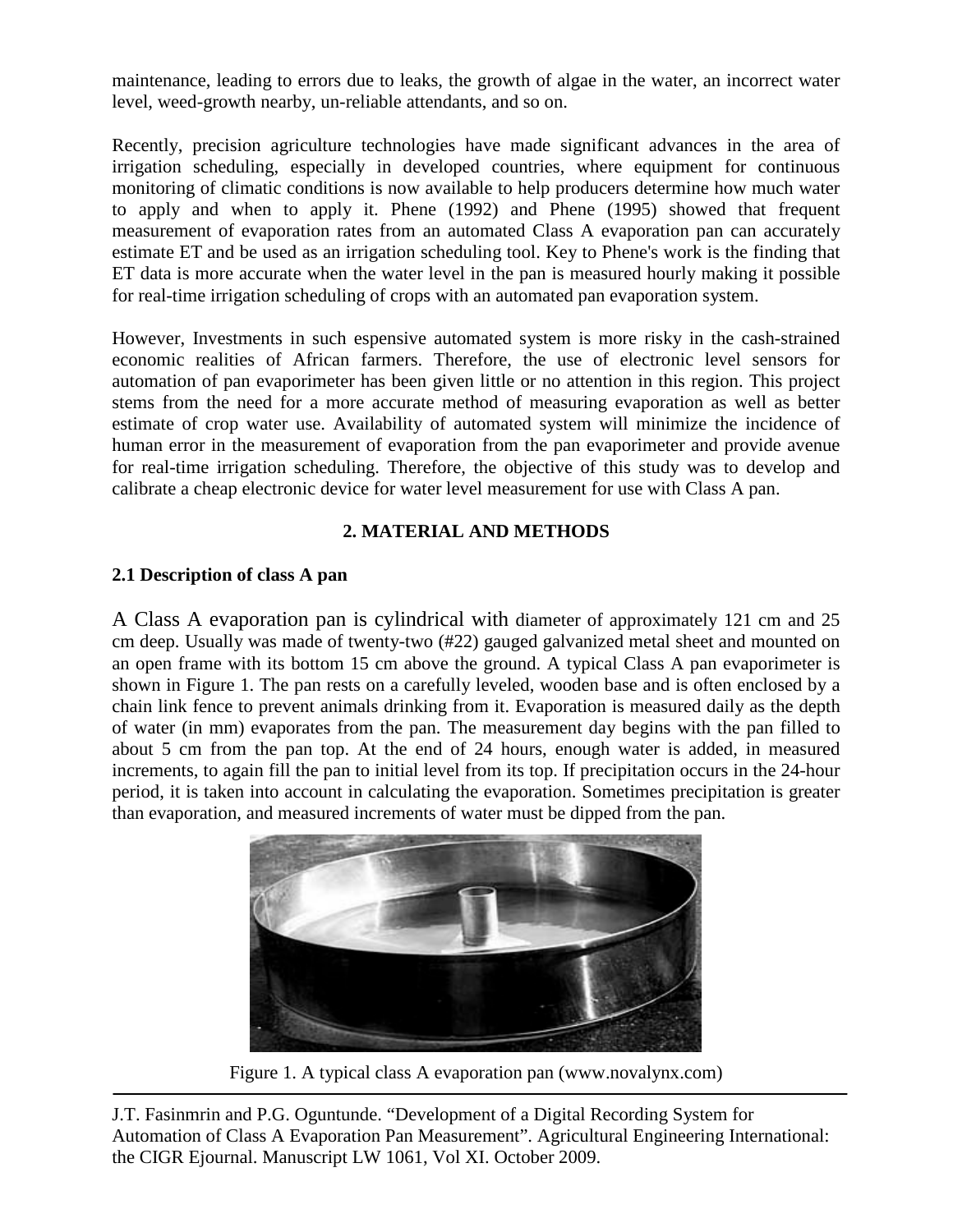# **2.2 General description of the digital sensor**

The direct display drive (ICL7106) is a high performance, low power 3½ digit analog to digital converter. All the necessary active devices are contained on a single CMOS, including seven segment decoders, display drivers, reference and clock. The ICL7106 was designed to interface with a liquid crystal display (LCD) and include a back plane drive (Cox, 1988).

The digital device, ICL7106 brings together a combination of high accuracy, versatility and lowcost; high accuracy like auto-zero to less than 10μv, zero drift to less than 1Nu/c, input bias current of 10 pA maximum, and roll over of less than one count. The versatility of true differential input and reference is useful and advantageous when measuring load cells, strain gauges and other bridge-type transducers. The true economy of a single power operation (7106) enables a high performance panel meter to be built with the addition of only seven (7) passive components and a display. The resistance (R) varies according to the level of water in the pan. It divides the reference voltage (2v) in ratio to the value of the internal resistance  $(R_i)$ . This varying voltage is now converted to digital readout by the A/D converter. The schematic representation of the ICL7106 is shown in Figure 2.



Figure 2: The ICL7106 with liquid crystal display

J.T. Fasinmrin and P.G. Oguntunde. "Development of a Digital Recording System for Automation of Class A Evaporation Pan Measurement". Agricultural Engineering International: the CIGR Ejournal. Manuscript LW 1061, Vol XI. October 2009.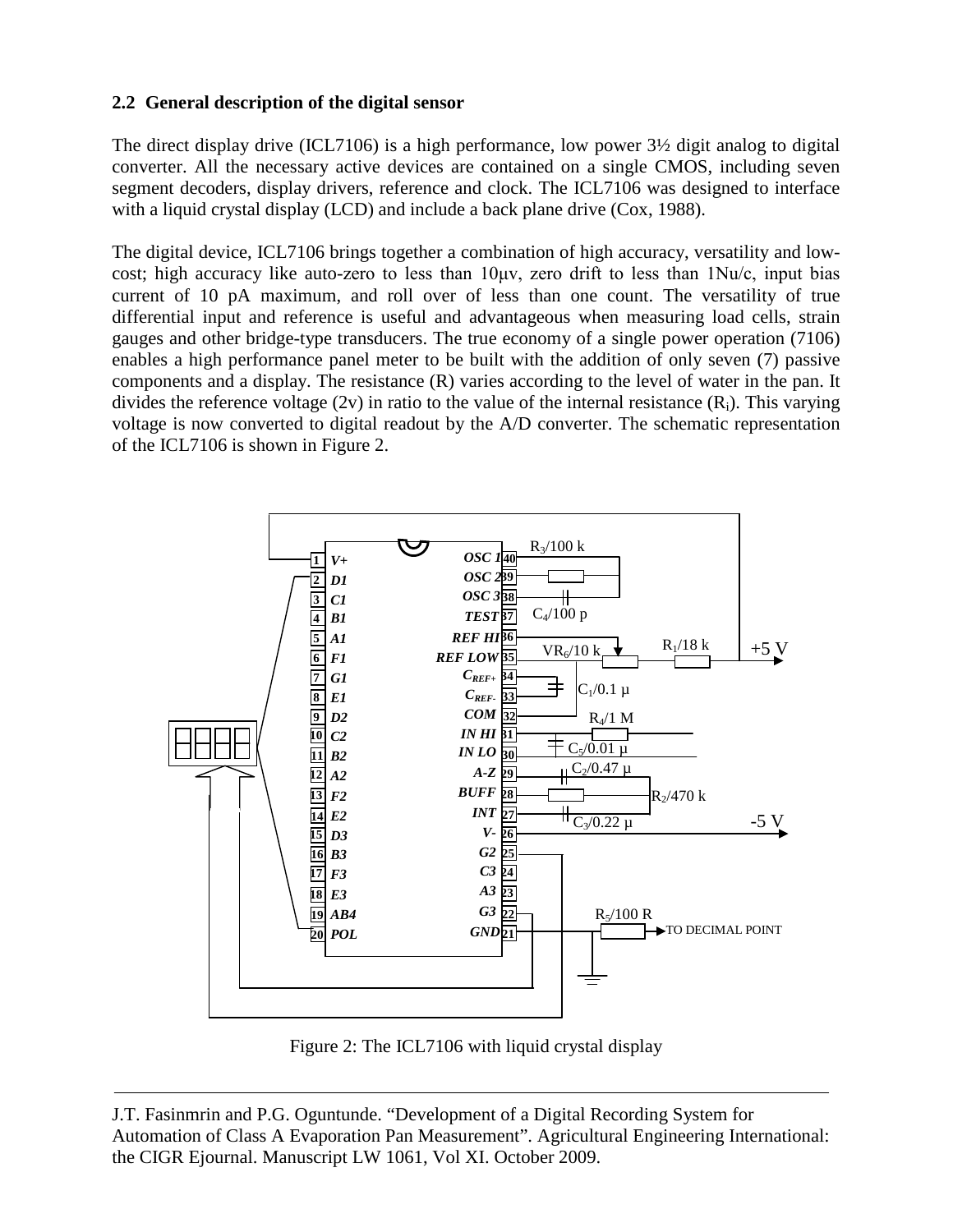An internal digital ground is generated from a 6v zener diode and a large P-channel source follower in the digital section of the ICL7106. This supply is made stiff to absorb the relative large capacity currents where the back plane (BP) voltage is switched. The BP frequency is the clock frequency divided by 800 dings per second (Cox, 1991), this s a 60Hz square wave with nominal amplitude of 5v. The segments are drives at the same frequency and amplitude are in phase with BP when "OFF", but out of phase when "ON". In all cases negligible DC voltage exists across the segments.

A circuit was built, as shown in Figure 3, and connected to pin 38 of the ICL7106 in order to generate a stable reference voltage for the divider (sensor). The entire system was powered by two 9-volt batteries. The first battery provided power to the circuit while the second powered the LCD and provided the reference voltage. The sensor being a resistive-type acted as a voltage divider. Initially, the pan is at zero level and the entire system is having a voltage of 2 volts across it, which is the reference voltage, and the output at the display end is 00.0. As water level in the pan decreases due to evaporation, the arm of the sensing device moves and this movement accentuates a slider moving across a coil of thin wire. The resistance in the coil varies according to the position of the slider and thus the movement of the slider causes a change in resistance, which in turn causes the voltage across the system to change. The ICL7106 being an A/D (Analog to Digital) converter then converts the new voltage from electrical impulses to a digital display.



Figure 3: The built and connected circuit

## **2.3 Calibration procedures for the digital sensor**

The calibration procedure is as follows:

J.T. Fasinmrin and P.G. Oguntunde. "Development of a Digital Recording System for Automation of Class A Evaporation Pan Measurement". Agricultural Engineering International: the CIGR Ejournal. Manuscript LW 1061, Vol XI. October 2009.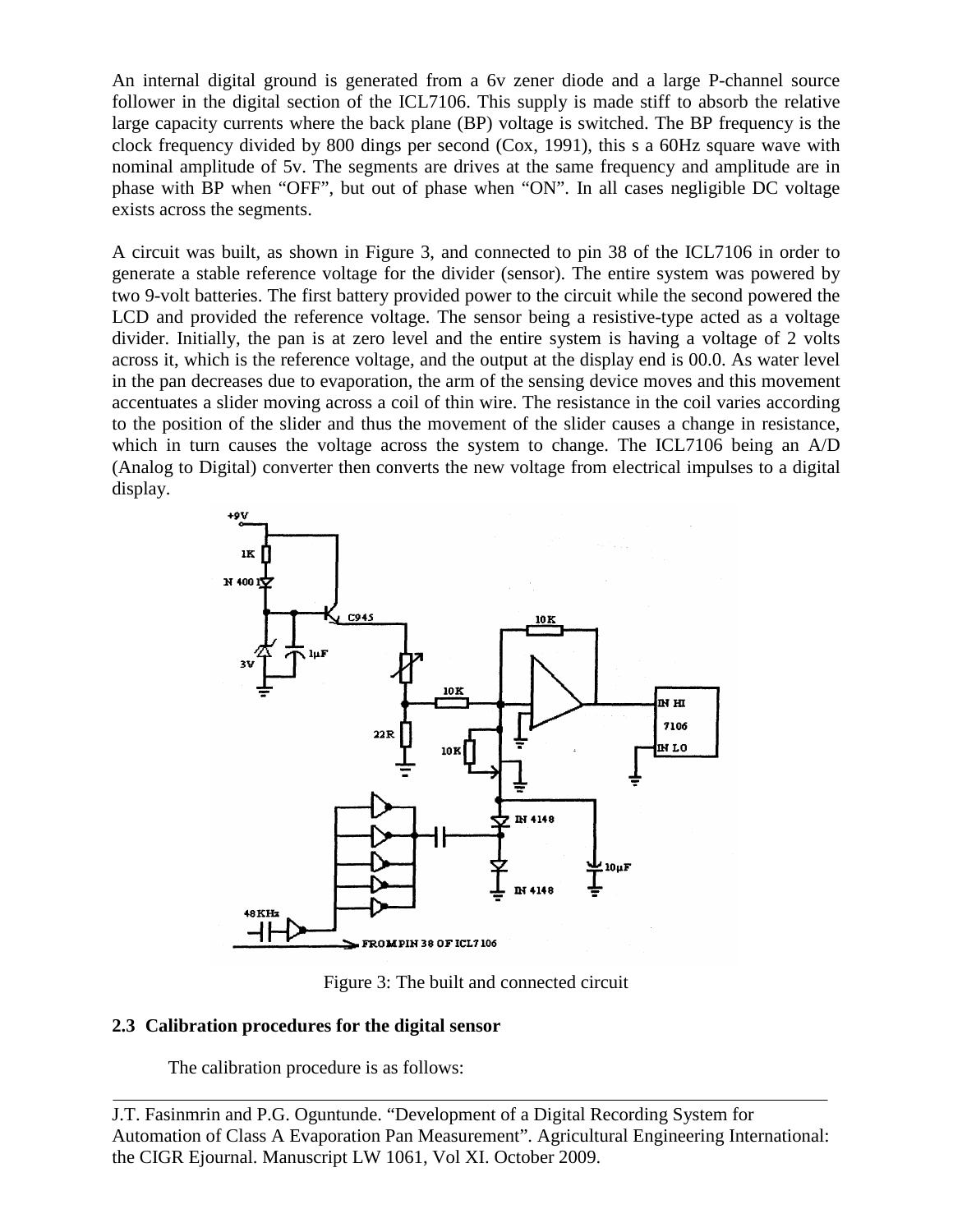- i. The pan was filled to its maximum allowable level (zero level) where the reading on the LCD was 0.00
- ii. The water level in the pan was gradually reduced by 1 mm pan depth for every  $2.5 \text{cm}^3$  of water removed from the pan and the LCD output taken at each 1 mm depth.
- iii. The results obtained were plotted on a graph and a calibration curve fitted between manual and sensor readings of water depth in the pan.

#### **2.4 Performance evaluation**

The performance of the developed digital sensor was evaluated to ascertain its accuracy and sensitivity in measuring pan evaporation (*Ep*). The digital values obtained were first converted using the calibration equation and then compared with the *Ep* values obtained from manual measurements for the months of March and April 2005. Statistical analysis, to determine the degree of associations between data obtained from sensor and manual readings are correlation coefficient (*R*) and mean bias error (*MBE*). These were used to indicate the sensor accuracy. *MBE*, which quantifies the bias of the measurements, was computed as:

$$
MBE = \frac{1}{n} \sum_{i=1}^{n} (Ep_i^* - Ep_i)
$$
 (1)

where  $Ep_i^*$  is the sensor value and  $Ep_i$  is the manual value. *MBE* should be close to zero for unbiased sensor reading, while the value of *R* explains the degree of associations between the measurements. Correlation *R* ranges from 0 to 1 and the closer to unity the better.

#### **3. RESULTS AND DISCUSSION**

Calibration curves based on linear regression equation are shown in Figure 5A while Figure 5B showed calibration curve based on a quadratic model. A summary of the calibration statistics is presented in Table 1. Results showed that the sensor readings are almost linear with the manual observation with  $R^2 > 0.96$  in both cases. The quadratic calibration curve showed a better fit with  $R^2$  > 0.98. All the models are highly significant at *P* < 0.0001. Although both linear fits showed high accuracy with their  $R^2$  not statistically different from that of the quadratic model, the values of standard error (0,111 mm and 0,150 mm) are higher making them inferior to the non-linear equation which has *SE* of 0.079 mm. Linear model starting from the origin is theoretically preferred over the other since no negative water depth was observed. However, this equation will lead to high errors especially at water depth below 2.5 mm as revealed by the scatter points away from the trend line of Figure 5A (dashed line). Given the foregoing, calibration curve based of the quadratic model was adjudged best and then adopted for this electronic water level sensor.

Table 1: Summary of calibration statistics

| S/N | Model                    | "Overall Statistics |                |            |
|-----|--------------------------|---------------------|----------------|------------|
|     |                          |                     | Standard error | Sig. level |
|     | Linear with intercept    | 0.9796              | 0.111          | < 0.0001   |
| 2   | Linear without intercept | 0.9613              | 0.150          | < 0.0001   |
| ີ   | Quadratic                | 0.9897              | 0.079          | < 0.0001   |

 $\frac{3}{\sqrt[4]{R^2}}$  is coefficient of determination; SE is standard error of estimates

The performance was further validated by measuring *Ep* simultaneously with the sensor and manually for the months of March and April. *Ep* obtained from digital sensor conversion using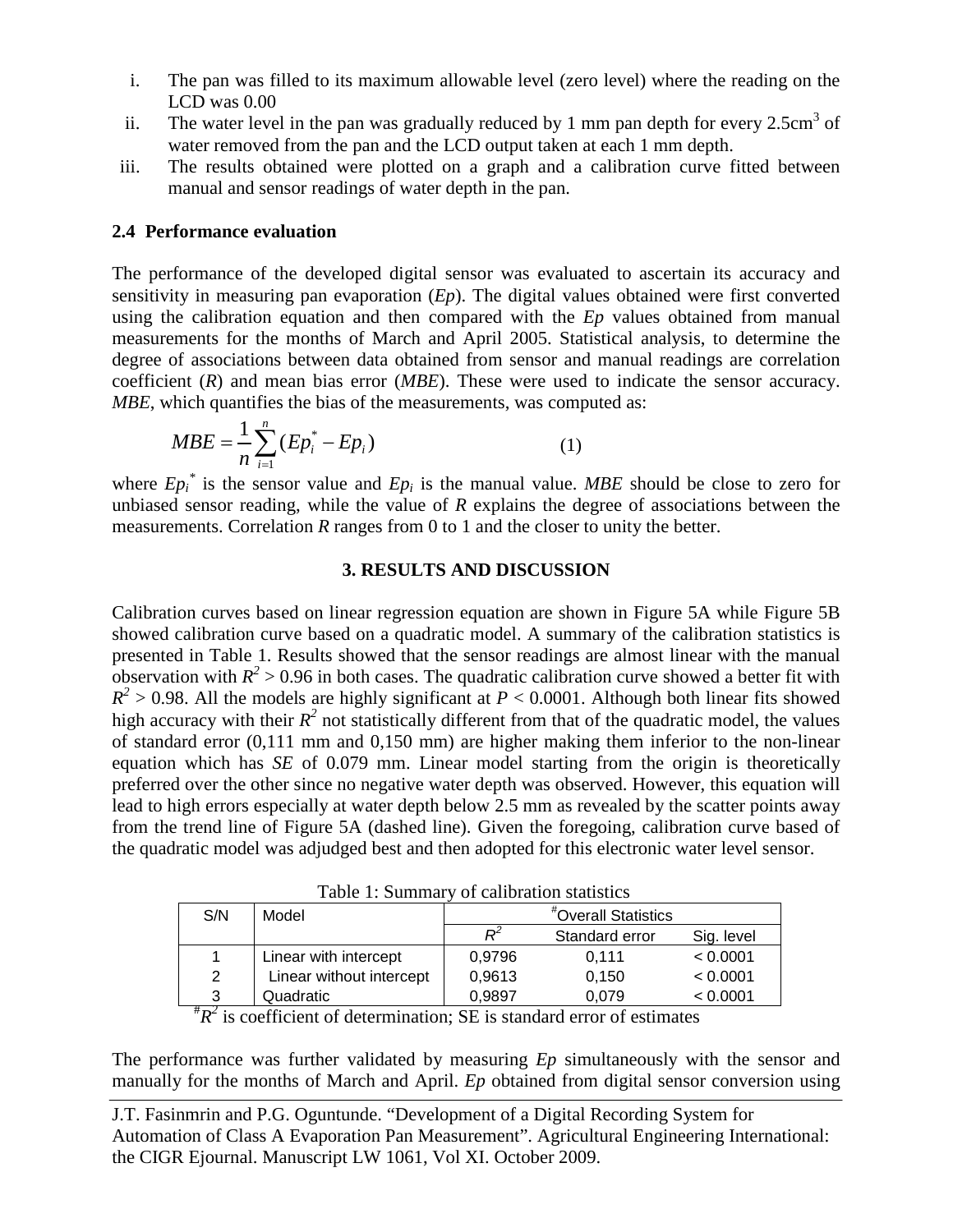the quadratic calibration equation were very similar to values from manual measurement as shown Figures 5 and 6, for March and April, respectively. The variation between both the manual and digital datasets was quite small. *MBE* for the month of March and April were 0.19 mm/day and 0.15 mm/day, respectively and the correlation coefficients were very high ( $R >$ 0.97) for both datasets.



Figure 4: Calibration curves for digital sensor (A) linear fits with intercept (solid line) and without intercept (dashed line); and (B) quadratic fit without intercept.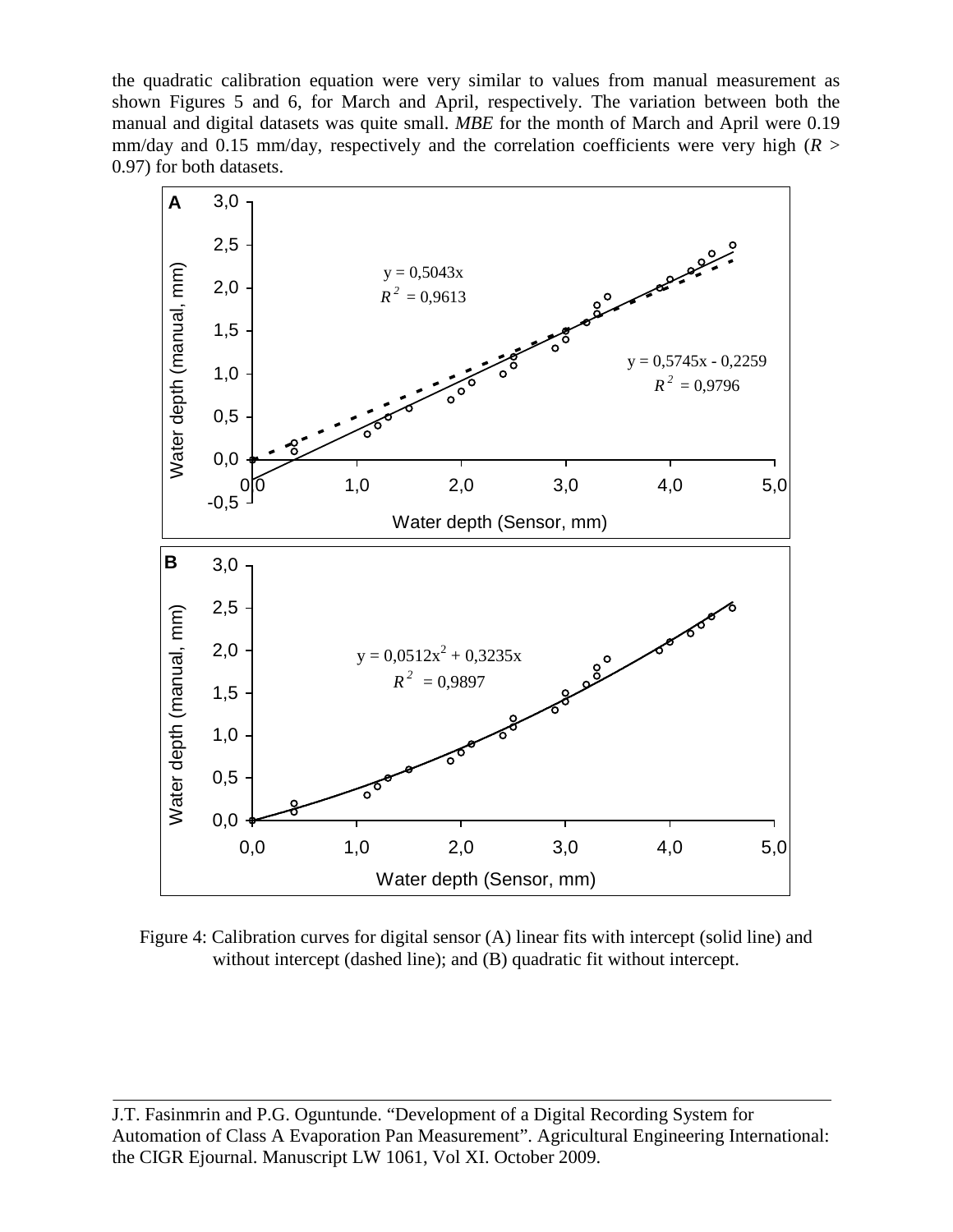

Figure 5. Pan evaporation (*Ep*) measured with digital sensor and manually in the month of March 2005.



Figure 6. Pan evaporation (*Ep*) measured with digital sensor and manually in the month of April 2005.

#### **4. CONCLUSION**

A digital electronic device was developed and calibrated for use in evaporation measurement with Class A pan evaporimeter. A quadratic calibration curve of the form:

$$
Ep = 0.0512 Ep_s^2 + 0.3235Ep_s \pm 0.079, \qquad R^2 = 0.989 \tag{2}
$$